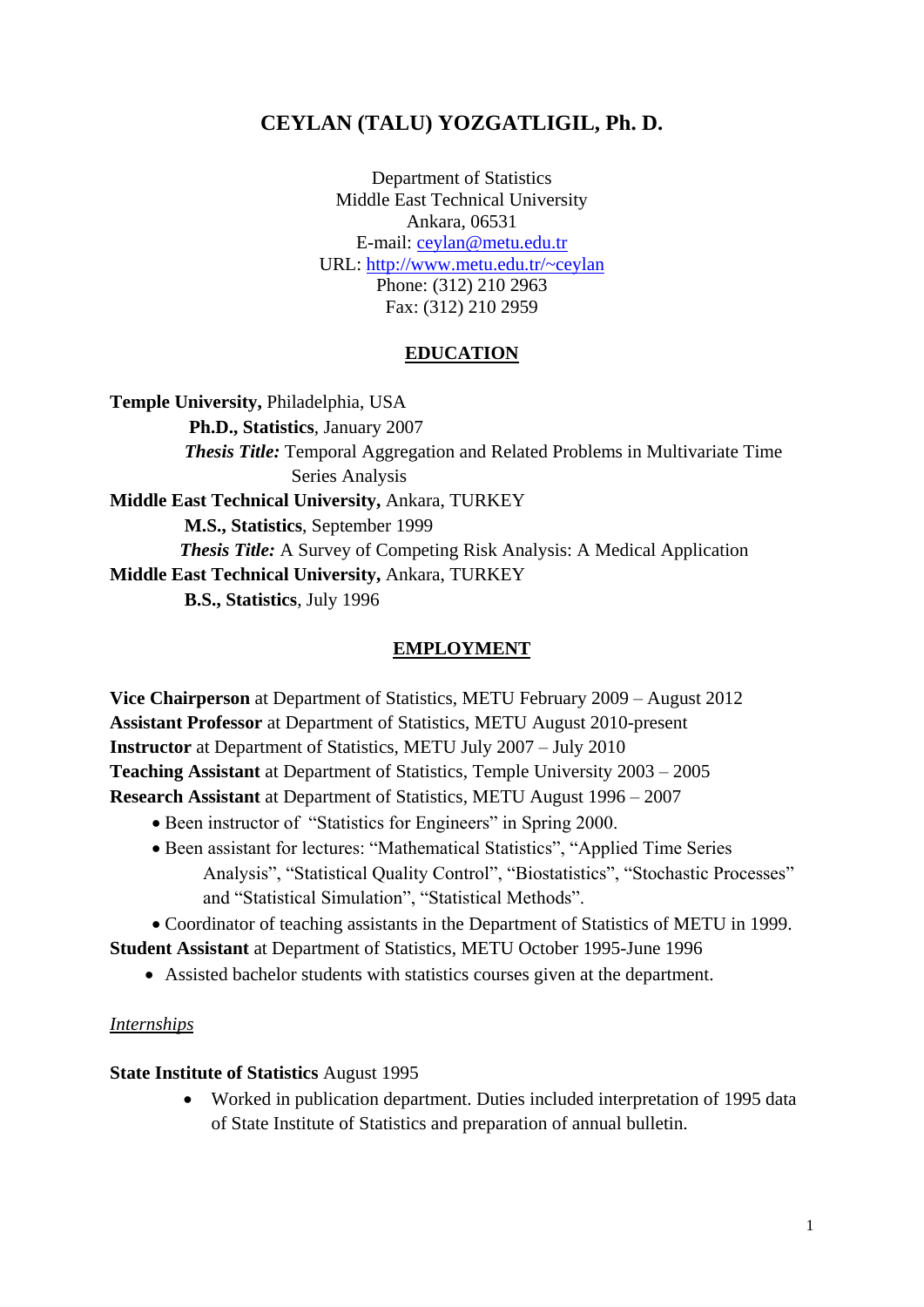### **RESEARCH INTERESTS**

- Time Series Analysis: Univariate and Multivariate Methods
- Temporal Aggregation of Time Series
- Statistical Inference
- Spatio-temporal Analysis
- Survival Analysis and Competing Risks

### **PUBLICATIONS**

### *Papers in refereed journals*

Piyal, B., Akdur, R., Ocaktan, E. and Yozgatligil, C. (2013). An Analysis of the Prevalence of Malaria in Turkey over the last 85 years. *Pathogens and Global Health*, 107(1), p. 30-34.

Yozgatligil, C., Aslan, S., İyigün, C. and İ. Batmaz. Comparison of Missing Value Imputation Methods for Turkish Meteorological Time Series Data. *Theoretical and Applied Climatology,* DOI 10.1007/s00704-012-0723-x.

Iyigun C. , Türkeş, M., Batmaz, İ, Yozgatligil, C., Purutçuoğlu, V., Kartal Koç, E and Öztürk, M. Z. Clustering Current Climate Regions of Turkey by Using a Multivariate Statistical Method, *Theoretical and Applied Climatology,* DOI 10.1007/s00704-012- 0823-7.

Kartal, E., Fahmi, M. F., İyigün, C., Türkeş, M., Yozgatlıgil, C., Purutçuoğlu, V., Batmaz, İ., Köksal, G., (2011). Türkiye İklim Bölgelerinin Hiyerarşik Kümeleme Yöntemi ile Belirlenmesi, *İstatistik Araştırma Dergisi*, 8 (1), 13-25.

Aslan, S., Yozgatlıgil, C., İyigün, C., Batmaz, İ., and H. Tatlı. (2011). Meteorolojik Zaman Serilerinde Kayıp Veri Tahmin Yöntemlerinin Başarımlarının Korelasyon Boyutu Analiziyle Karşılaştırılması, *İstatistik Araştırma Dergisi.* 8 (2), Özel Sayı, 55- 67.

Yozgatligil, C. and Wei, W.W.S. (2009). Representation of Multiplicative Seasonal Vector Autoregressive Moving Average Models, *The American Statistician*, 63(4), 328- 334.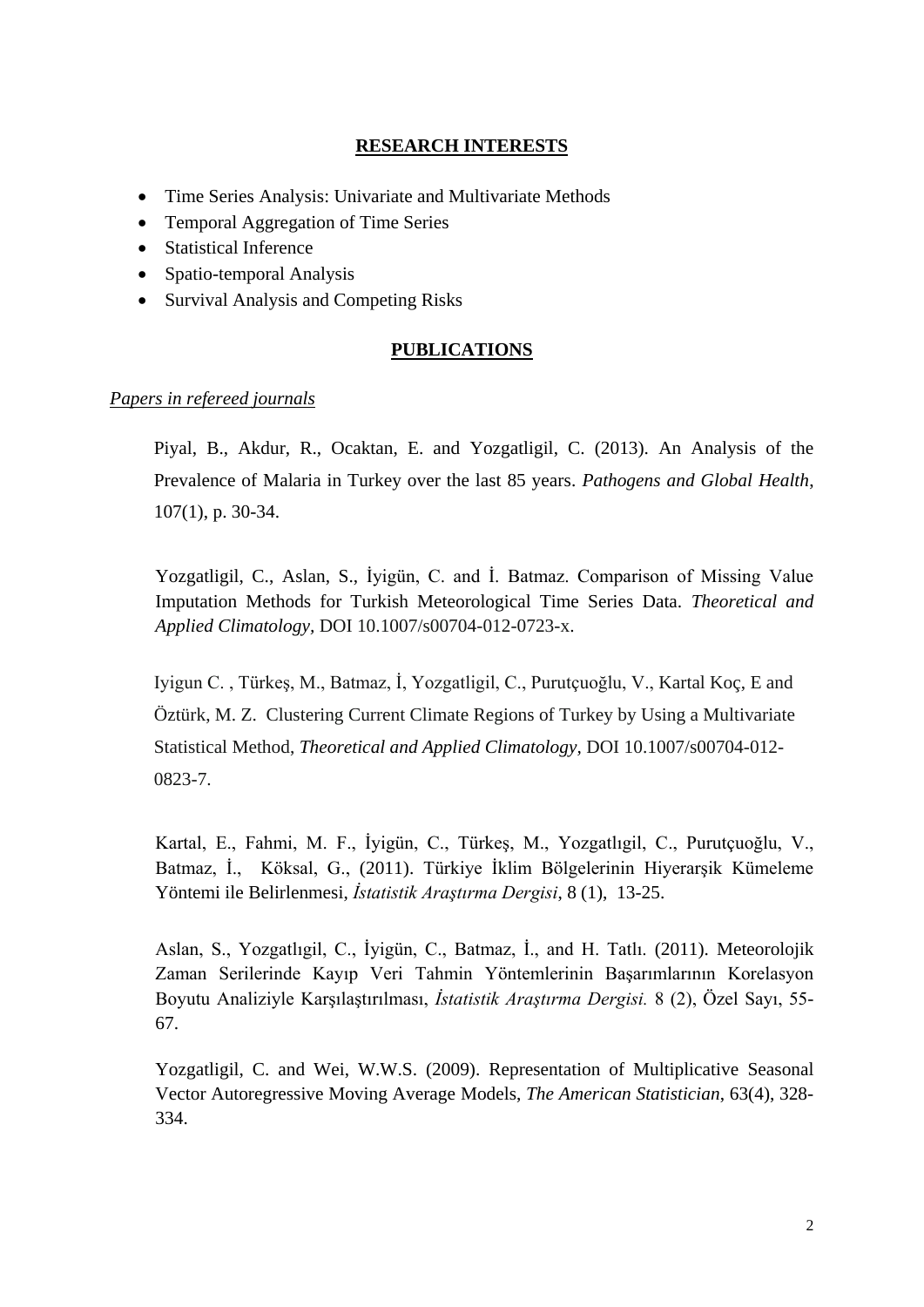Ula, T. A. and Yozgatligil, C. (2004). Modified Maximum-Likelihood Method for Nonnormal Time Series Revisited, *Communication in Statistics - Theory and Methods*, 33,  $2, 397 - 417.$ 

#### *Papers in Conference Proceedings*

- Akal, T., Fahmi, F., Kartal Koc, E., Purutcuoglu Gazi, V., Iyigun, C., Yozgatligil, C. and Batmaz, I. (2012) "Detection of seasonal changes in climate data by comparative analysis; A case study for Turkey," 25th European Conference on Operations Research, Vilnius, Lithuania. 8-11 July, 2012.
- Aykan, F., Kartal Koc, E., Yozgatligil, C., Iyigun, C., Purutcuoglu Gazi, V., and Batmaz, I. (2012) "Developing precipitation models for continental central Anatolia, Turkey," 25th European Conference on Operations Research, Vilnius, Lithuania. 8-11 July, 2012.
- Yetere Kursun A., Iyigun, C., Yozgatligil, C. and I. Batmaz (2012) Seasonal Variation of Turkey: A Consensus Clustering Approach*.* The 10th International FLINS Conference on Uncertainty Modeling in Knowledge Engineering and Decision Making (FLINS 2012) August 26-29, 2012, Istanbul, Turkey
- Akal, T., Purutcuoglu Gazi, V., Batmaz, I, Kartal Koc, E.,Iyigun, C. and Yozgatligil, C. (2012). Investigating the Seasonal Patterns of Continental Central Anatolia by Clustering, The 25th Conference of European Chapter on Combinatorial Optimization, Antalya, Turkey, April 26 – 28, 2012.
- Adiguzel, F, **Yozgatligil, C.**, Basbug Erkan B.B., Ozkan, D. And Sandirli, E. (2011), Assessing the Demand Factors for Residential Earthquake Insurance in Turkey: Empirical Evidence. *New Developments in Theory and Application of Statistics: An International Conference in Memory of Professor Moti Lal Tiku*, May 2-4, 2011, Ankara, Turkey, p.168-175.
- **Yozgatligil, C.**, Purutcuoglu, V., Yazıcı, C. and Batmaz, İ. (2011). Validity of Homogeneity Tests for Meteorological Time Series Data: A Simulation Study. *Proceedings of the 58th World Statistics Congress (ISI2011)*. **CPS006-03:** [http://www.isi2011.ie/content/access-congress-proceedings.html.](http://www.isi2011.ie/content/access-congress-proceedings.html)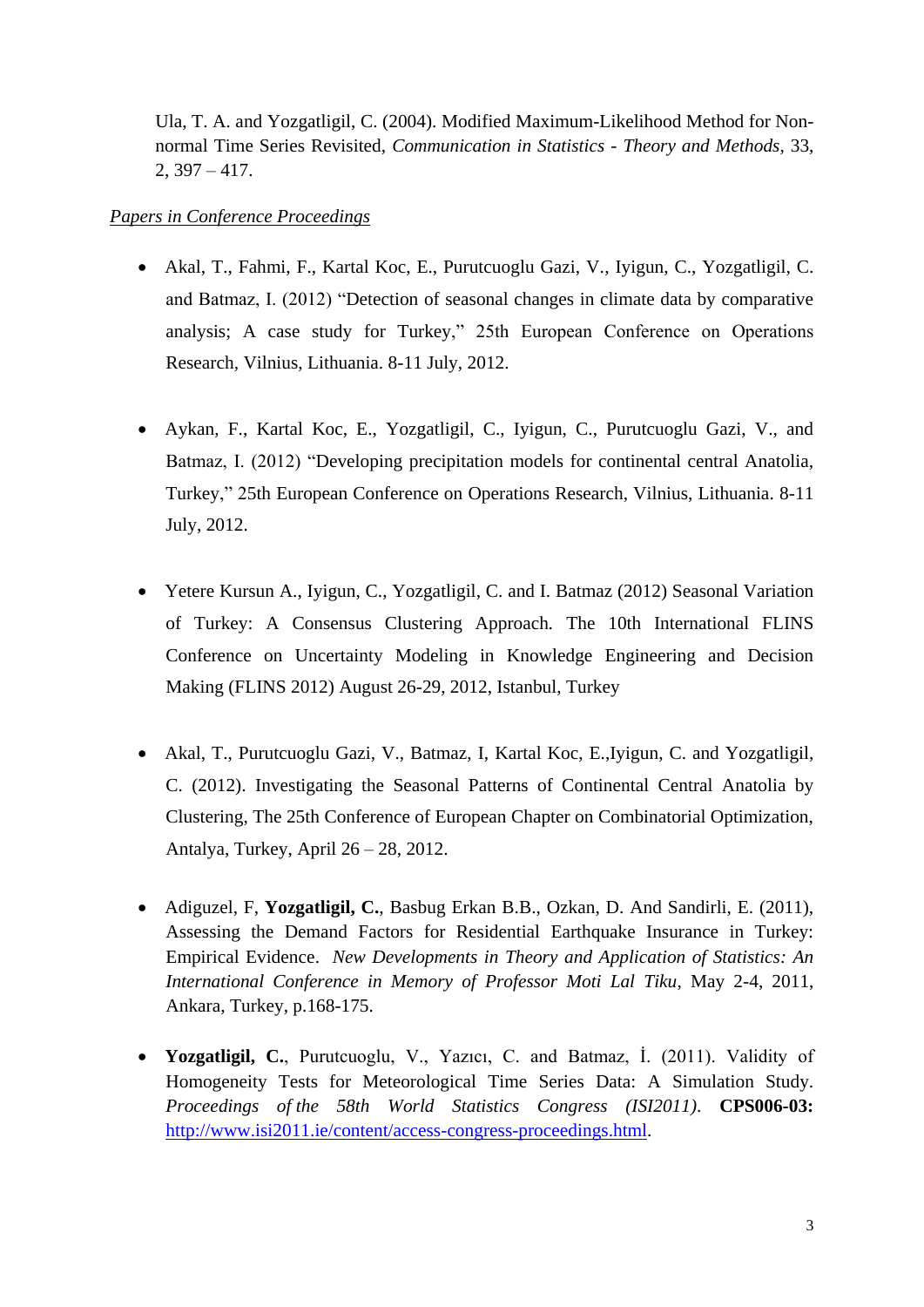- Fahmi, F., Kartal, E., İyigün, C., **Yozgatlıgil, C.**, Çınar, İ., Türkeş, M. and Batmaz, İ., "İklim Değişikliğinin Türkiye Üzerindeki Etkisinin Kümeleme Yöntemleri ile İncelenmesi", *Uluslararası Katılımlı Coğrafya Kongresi*, 7-10 Eylül 2011, İstanbul, Türkiye.
- Aslan, S., **Yozgatlıgil, C.**, İyigün, C., Batmaz, İ., Türkeş, M., and Tatlı, H., (2010). Comparison of Missing Value Imputation Methods for Turkish Monthly Total Precipitation Data. *Paper Presented at the Proceedings of the 9th International Conference of the Computer Data Analysis and Modeling: Complex Stochastic Data and Systems , Minsk, Belarus State University, Vol(2) p137-140*.
- Uraz A., Toçak Y., **Yozgatlıgil C**., Çetiner S. and Bal B. (2009). Perceived Sources of Stress, General Health and Psychological Well-being in Turkish Dental Students. *Eur J Dent Educ* 13, 125 John Wiley & Sons A/S.
- **Yozgatligil, C.** and Wei, W. W.S. (2006). Temporal Aggregation and Causality Tests in Cointegrated Systems. *ASA Proceedings of the Joint Statistical Meetings, 1162- 1167*. *American Statistical Association (Alexandria, VA)*.
- **Yozgatligil, C.** and Wei, W. W.S. (2005). Effects of Temporal Aggregation on Cointegration Tests. *ASA Proceedings of the Joint Statistical Meetings*, 970-975. *American Statistical Association (Alexandria, VA)*.
- **Yozgatligil, C.** and Wei, W. W.S. (2004). Representation of Multiplicative Vector Autoregressive Moving Average Processes *ASA Proceedings of the Joint Statistical Meetings*, 1382-1387. *American Statistical Association (Alexandria, VA)*.
- **Talu C.** and Yıldırım F. (1999). A Statistical Evaluation of Competing Risks Data, *Proceedings of the 1st Conference of Statistics, 326-329, Belek, Antalya, Turkey*.

# *Abstracts in Conference Proceedings*

- Asar, Ö., **Yozgatligil, C.**, Kartal, E., and Batmaz, İ. (2011). Analysis of Extreme Precipitation Events in Turkey. *7. Uluslararası İstatistik Kongresi (ISKON).* Antalya, Türkiye, 28 Nisan-1 Mayıs, 2011.
- Yazıcı, C., Purutcuoglu, V., **Yozgatlıgil, C.**, Batmaz, İ., and Bayramoğlu, K. (2011). Homogeneity Analysis for Dependent Climate Data, *7. Uluslararası İstatistik Kongresi (ISKON).* Antalya, Türkiye, 28 Nisan-1 Mayıs, 2011.
- **Yozgatlıgil, C.**, Aslan, S. , İyigün, C. , Batmaz, İ. , Türkeş, M. ve Tatlı, H., "Zaman Serilerinde Kayıp Veri Tamamlama Yöntemlerinin Karşılaştırılması: Türkiye İklim Verileri Üzerine Bir Uygulama", *Yöneylem Araştırması ve Endüstri Mühendisliği 30.*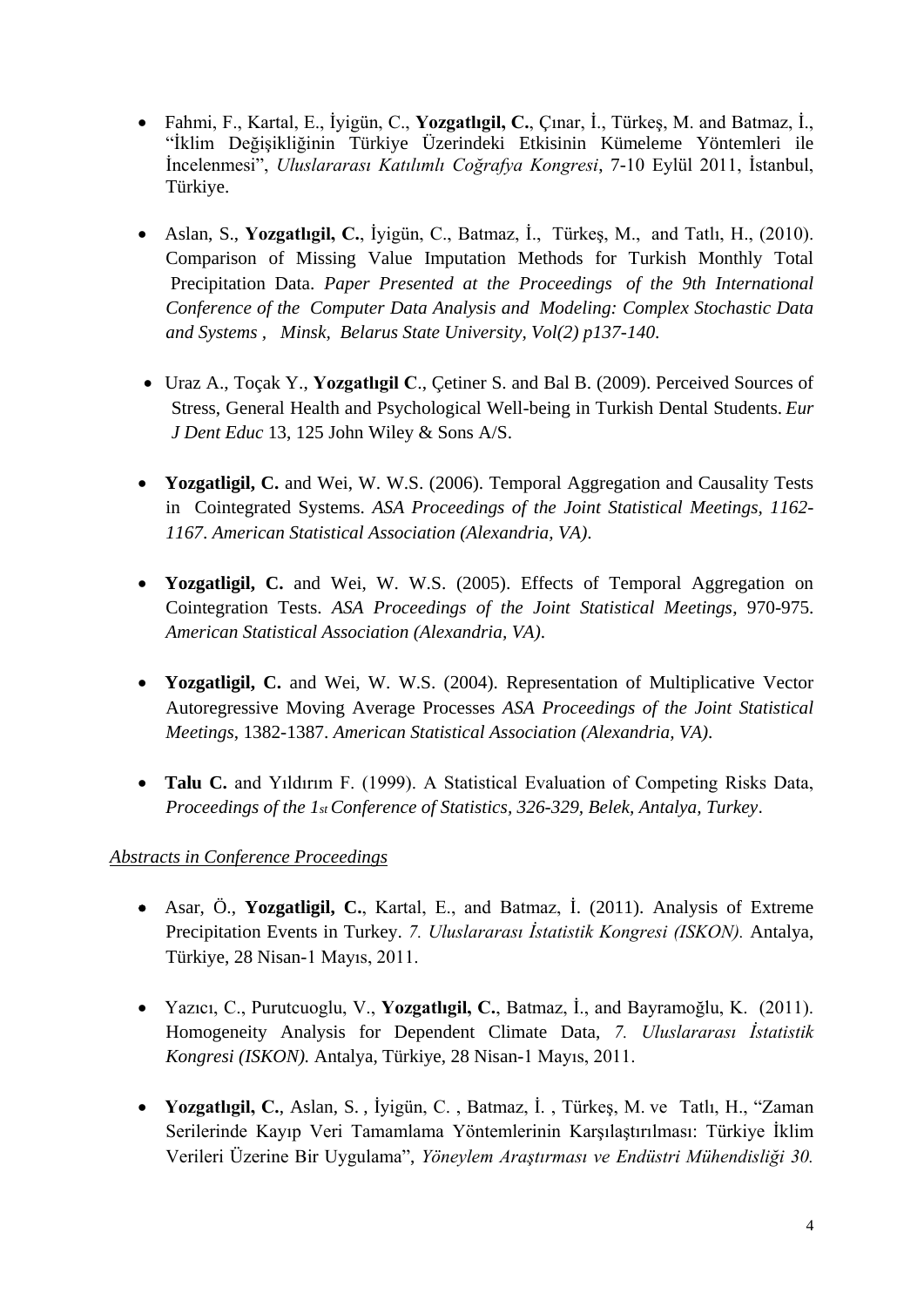*Ulusal Kongresi,* 30 Haziran – 2 Temmuz 2010, Sabancı Üniversitesi, İstanbul, Türkiye, p. 127- 128.

- Aslan, S. , **Yozgatlıgil, C.**, İyigün, C. , Batmaz, İ. ve Tatlı, H., *"*Meteorolojik Zaman Serilerinde Kayıp Veri Tahmin Yöntemlerinin Başarımlarının Korelasyon Boyutu Analiziyle Karşılaştırılması*"* – *7. İstatistik Günleri Sempozyumu*, 28 – 30 Haziran 2010, ODTÜ, Ankara, Türkiye.
- Kartal, E., Fahmi, M. F., İyigün, C., Türkeş, M., **Yozgatlıgil, C.,** Purutçuoğlu, V., Batmaz, İ., Köksal, G., *"Türkiye İklim Bölgelerinin Hiyerarşik Kümeleme Yöntemi ile Belirlenmesi"* – *7. İstatistik Günleri Sempozyumu*, 28 – 30 Haziran 2010, ODTÜ, Ankara, Türkiye.
- Asar, Ö., Kartal, E., Aslan, S., Öztürk, M. Z., **Yozgatlıgil, C.**, Çınar, İ., Batmaz, İ, Köksal, G., Türkeş, M. ve Tatlı, H. , *"1950-2006 Yılları Arasrndaki Türkiye Yağış Verilerinin Tanımlayıcı Veri Madenciliği Yöntemleri ile Analizi"* – *7. İstatistik Günleri Sempozyumu*, 28 – 30 Haziran 2010, ODTÜ, Ankara, Türkiye.

### *Presentations*

- Çınar, İ., **Yozgatlıgil, C.** and Batmaz, İ. (2011). The Effect of Urban Land Cover Change Around the Observation Sites on Temperature, *International Symposium on Environmental Protection and Planning: Geographic Information Systems (GIS) and Remote Sensing (RS) Applications (ISEPP)*, 28-29 June 2011, Gediz University, Izmir, Turkey.
- İklim Değişikliğinin Türkiye Üzerindeki Etkisinin Kümeleme Yöntemleri İle İncelenmesi. Fahmi, F., Kartal, E., İyigün, C., **Yozgatlıgil, C.,** Çınar, İ., Aslan, S., Zeynel, M., Türkeş, M., and Batmaz, İ. , *Uluslararası Katılımlı Coğrafya Konferansı*. İstanbul, Türkiye. 7-10 September, 2011.
- Fahmi, M. F., Kartal, E., İyigün, C., Türkeş, M., **Yozgatlıgil, C.,** Purutçuoğlu, V., İnci Batmaz, İ., ve Köksal, G., "*Determining the Climate Zones of Türkiye by Center-Based Clustering Methods*"- *3 rd Conference on Nonlinear Science and Complexity*, 28 - 31 July, 2010, Çankaya Üniversitesi, Ankara, Türkiye.
- Uraz A., Toçak Y., **Yozgatlıgil C**., Çetiner S., Bal B., *Perceived Sources of Stress, General Health and Psychological Well-being in Turkish Dental Students*. *Association for Dental Education in Europe 34th Annual Meeting* 3-6 September Zagrep Croatia, 2008.
- **Yozgatlıgil C**., 2007, August 20; SAS *Applications on VARMA Modelling and Cointegration Analysis*, METU, New Advances in Statistics Graduate Summer School.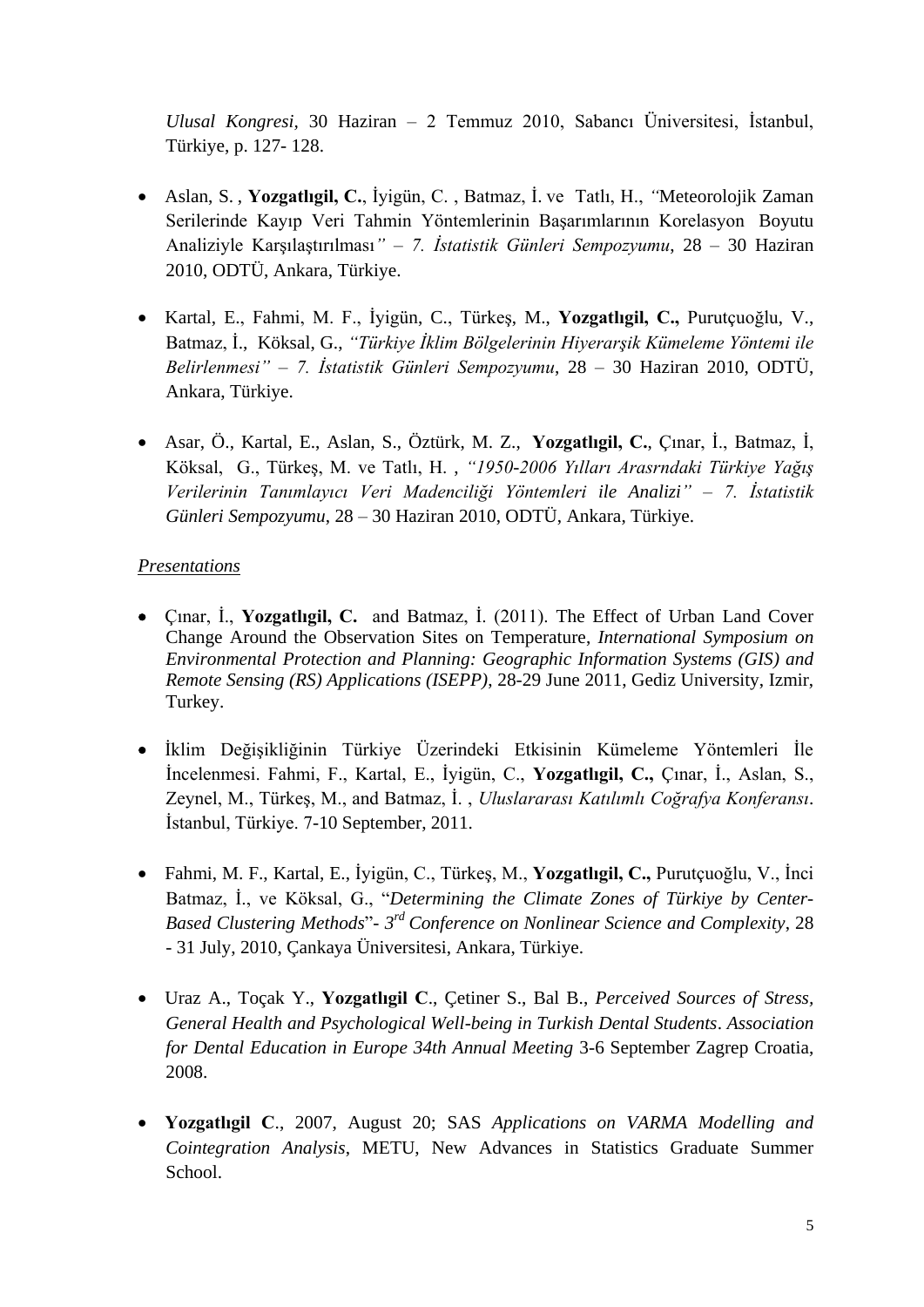Çetiner, M.; Sucak, G; Aydın F.; Birtaş, E.; **Yozgatlıgil, C.**; Kalaça, S.; Akı, Z.; Kalayoğlu-Beşışık, S.; Ferhanoğlu, B.; Gülbaş, Z.; Uzay, A.; Kaygusuz, I.; Fıratlı-Tuğlular, T; and Bayık M., *Hematopoyetik Kök Hücre Nakli Yapılan Hastalarda Yaşam Kalitesinin Değerlendirilmesi*, *THD 33.Ulusal Hematoloji Kongresi*, Ankara, 16- 19 Ekim 2007.

### *Chapters in Books*

- Fahmi, F., Kartal, E., İyigün, C., Türkeş, M., Yozgatlıgil, C., Purutcuoğlu, V., **Batmaz, İ**. and G. Köksal (2011). Determining the Climate Zones of Turkey by Center-Based Clustering Methods. . In *Nonlinear Dynamics of Complex Systems: Applications in Physical, Biological and Financial Systems*. J.A. Tenreiro Machado, Baleanu, D. and A. Luo (Eds.). p. 171-178. New York: Springer.
- **Yozgatligil, C.** (2007) "*SAS Applications on VARMA Modelling and Cointegration Analysis*" in "Recent Advances in Statistics", Turkish Statistical Institute Press, Chapter 10, pp. 129-140. ISBN: 978-975-01606-0-8.

### *Departmental Seminars*

- December 10th, 2009, Middle East Technical University, *Representation of Multiplicative Seasonal Vector Autoregressive Moving Average Models*.
- October 19, 2006, Middle East Technical University, *Effect of Temporal Aggregation on Error Correction Representation and Cointegration Trace Test*.
- Given seminars on competing risks based on the published papers (Cox regression, estimation problem when competing risks are dependent) in the department in 1997 and 1998.

### *Working group seminars*

 May 7, 2007 Middle East Technical University, Time Series Analysis (seminar presented to undergraduate students).

# **ORGANIZATIONS**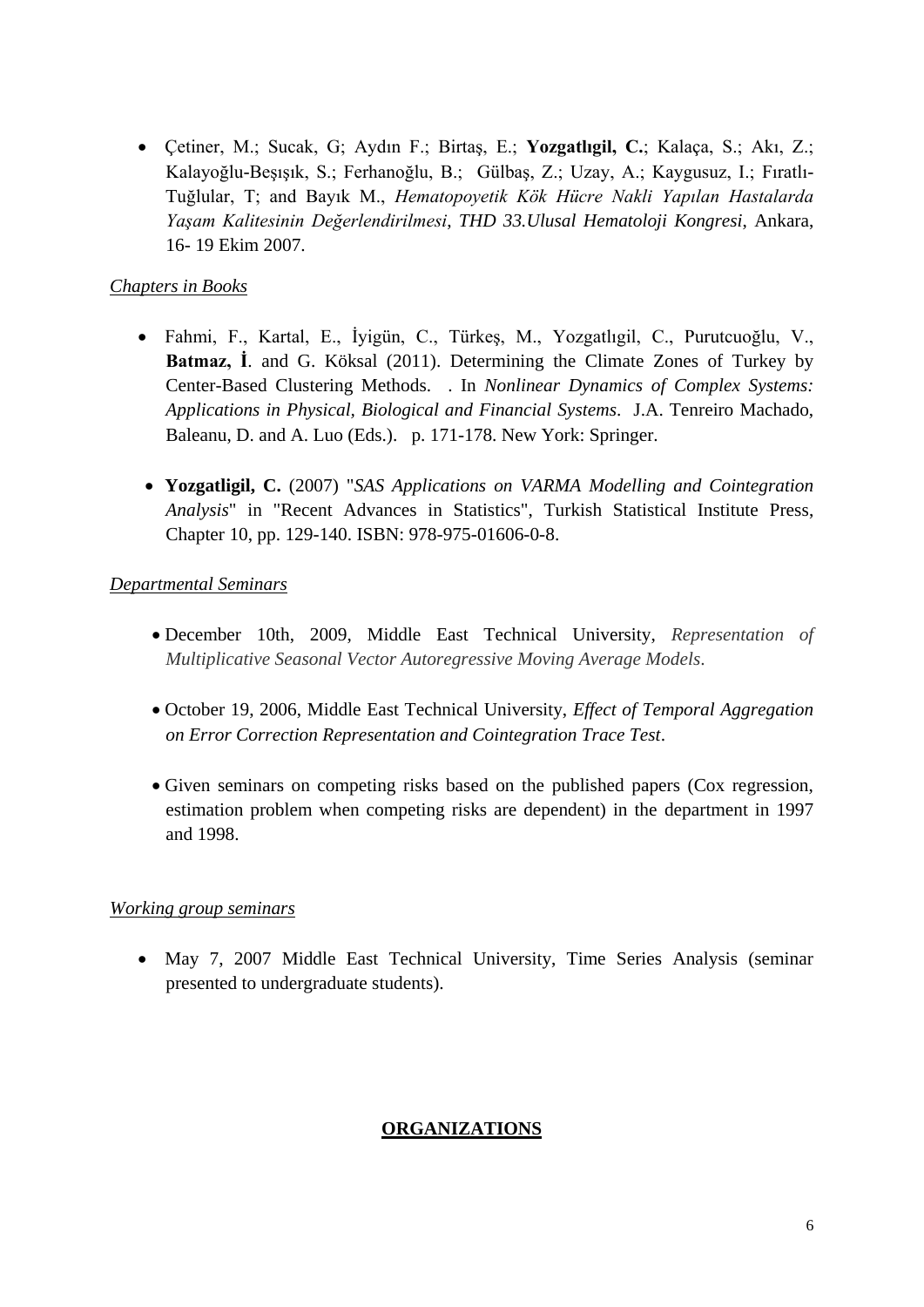- Organizing committee, 7. İstatistik Günleri Sempozyumu (2010), Department of Statistics, Middle East Technical University, Ankara, Turkey.
- Organizing committee, Graduate Summer School on New Advances in Statistics (2007), Department of Statistics, Middle East Technical University, Ankara, Turkey (Fall 2006 - Spring 2007)
- Organizer, Faculty Seminars, Department of Statistics, Middle East Technical University, Ankara, Turkey (Fall 2006 - Spring 2007)
- Organizing committee, International Conference on Applied Statistics in Medical Sciences (1997), Department of Statistics, Middle East Technical University, Ankara, Turkey (1996-1997)
- Organizing committee, 51st session of "International Statistical Institute", August 1997, Istanbul, Turkey.

# **CERTIFICATES**

- An International Summer Course in Biostatistics, Çukurova University and University of Pittsburgh, Department of Biostatistics, May 15-19 2000, Adana, Turkey – has completed the course on
	- I. Design and Analysis of Clinical Trials
	- II. Statistical Methods in Environmental and Occupational
	- Epidemiology
	- III. Practical Applications Using Major Statistical Packages.

# **AWARDS AND HONORS**

- 33rd National Hematology Congress THD Clinical Hematoloji Paper Award in 2007.
- Full Time Scholarship for Doctorate from Turkish Higher Education Council and Middle East Technical University, 2001-2006
- In graduation ranked third in a class of 100 in the Department of Statistics at METU.
- Listed in 1992, 1993, 1994 (Fall & Spring semesters) President's Honours Roll and 1995 (Fall & Spring semesters) President's High Honours Roll, Department of Statistics, Middle East Technical University (METU).

# **TEACHING**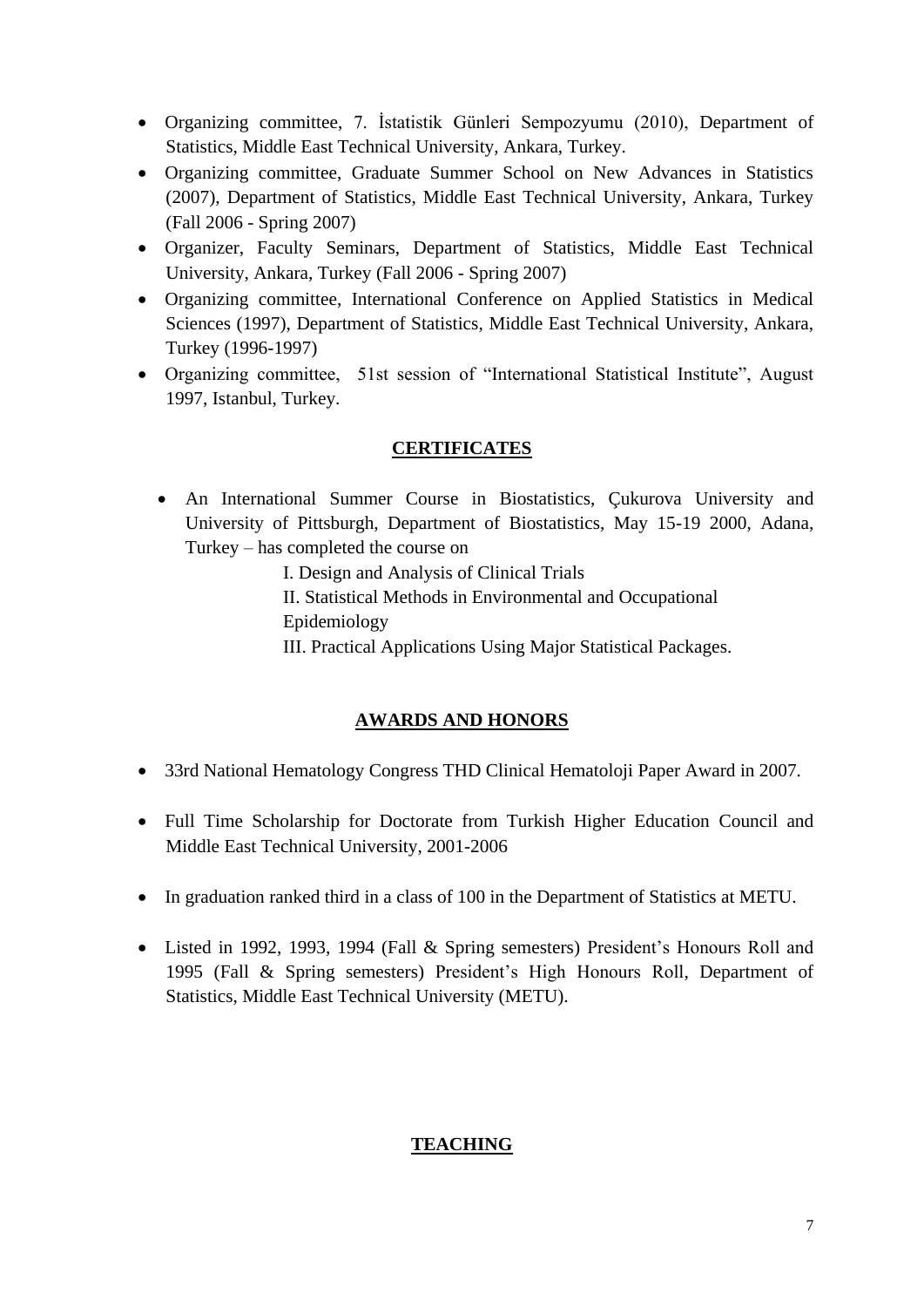# *Courses at Temple University:*

• Basic Quantitative Foundations for Business and Economics II in Spring 2003 and Summer I 2005

- Selected Statistical Topics in Summer II 2003, Spring 2004, Summer I and II 2004
- Statistics for Engineers in Fall 2003 and Fall 2004
- Statistical Methods and Concepts in Spring 2005

### *Courses at METU:*

- STAT 511: Time Series Analysis I in Fall 2006, 2007, 2008.
- STAT 512: Time Series Analysis II in Spring 2007, 2008, 2009.
- STAT 518: Statistical Design of Experiments in Spring 2007.
- STAT 201: Introduction to Probability and Statistics I, Fall 2010.
- STAT 221: Fundamentals of Statistics, Fall 2011.
- STAT 271: Mathematical Statistics I in Summer 2007 and Fall 2007, 2008, 2009, 2010, 2011.
- STAT 272: Mathematical Statistics II in Spring 2008, 2009, 2010, 2011, 2012.
- IAM 530: Elements of Probability and Statistics in Fall 2008, 2009, 2010.
- STAT 497: Applied Time Series Analysis in Spring 2009, 2010, 2011, 2012.

### *Courses developed*

- STAT 444 Advanced Statistical Computing
- STAT 562 Univariate Time Series Analysis
- STAT 563 Multivariate Time Series Analysis
- STAT 559 Applied Multivariate Analysis (with Dr. Vilda Purutcuoğlu)

# **PROFESSIONAL ACTIVITIES:**

### *Affliated Faculty*

• Institute of Applied Mathematics, METU

### *Advisor of the following students:*

- Fatih Ortakaya (M.S. STAT) (graduated in Summer, 2009)
- Sipan Aslan (M.S., STAT) (graduated in Summer, 2010)
- Nazlı Sarıaslan (M.S., STAT) (graduated in Summer, 2010)
- Göksel Tüker (M.S., STAT) (graduated in Summer, 2010)
- Emre Albayrak (M.S., STAT)
- Sipan Aslan (Ph.D., STAT)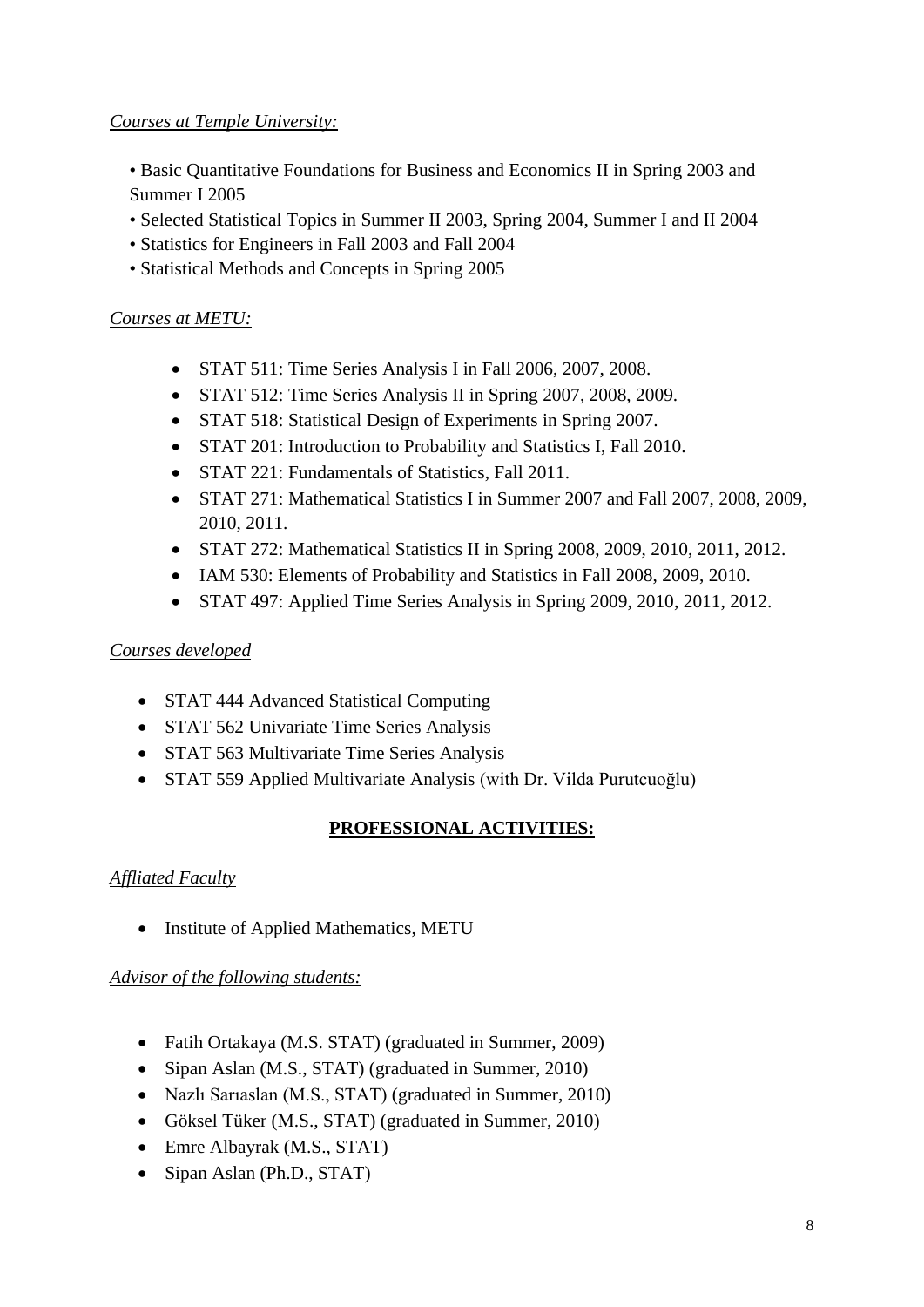### *Co-advisor of the following students:*

Ayşegül Altaban (M.S., IE) (together with Prof. Dr. Gülser Köksal)

# *Thesis juries served*

- Fatma Aydınlık (M.S., STAT) (graduated in 2007)
- Esra Polat (M.S., GGIT) (graduated in 2007)
- H. Volkan Karacan (M.S., CE) (graduated in 2008)
- Zerrin Yalçınöz (M.S., STAT) (graduated in 2008)
- Gül İnan (M.S., STAT) (graduated in 2009)
- Aylin Dalçık (M.Sc., STAT) (graduated in Fall 2009)
- Yasemin Aslan (M.Sc., STAT) (graduated in 2010)
- İbrahim Erkan (Ph.D., STAT) (graduated in 2011)

# **PROJECT EXPERIENCE**

- *Project title:* Dayanıklı Tüketim Malları İçin Müşteri Bağlılığının Modellenmesi *PI:* Prof. Dr. Gülser KÖKSAL (METU, Dept. of Industrial Engineering) *Supported by:* BAP, METU *Role & time spent:* Co-investigator, 1.1.2012 -31.12.2012 *Project No:* BAP-03-07-2012-001 *Project Budget:*3,000TL
- *Project title:* Veri Madenciliği Yöntemleri ile Türkiye İklim Bölgelerinin Yeniden Belirlenmesi ve Yağış Tahmin Modellerinin Geliştirilmesi *PI:* Assoc. Doç. Dr. İnci Batmaz (METU, Dept. of Statistics) *Supported by:* BAP, METU *Role & time spent:* Co-investigator, 2008 -2011 *Project No:* BAP-2008-010-09-02 *Project Budget:*22,000TL
- *Project title:* Zamansal Toplulaşma Uygulanacak Serilerde Optimum Toplulaştırma Periodunun Bulunması *PI:* Dr. Ceylan Yozgatlıgil *Supported by:* BAP, METU *Role & time spent:* Principal investigator, since 1.1.2009 *Project No:* BAP-01-09-2009-101  *Project Budget:*10,000TL
- Project title: Türkiye'de Bireylerin Doğal Afet Sigortası ve Genel Sigorta Talebi ve Satın Alma Eğilimini Etkileyen Faktörler